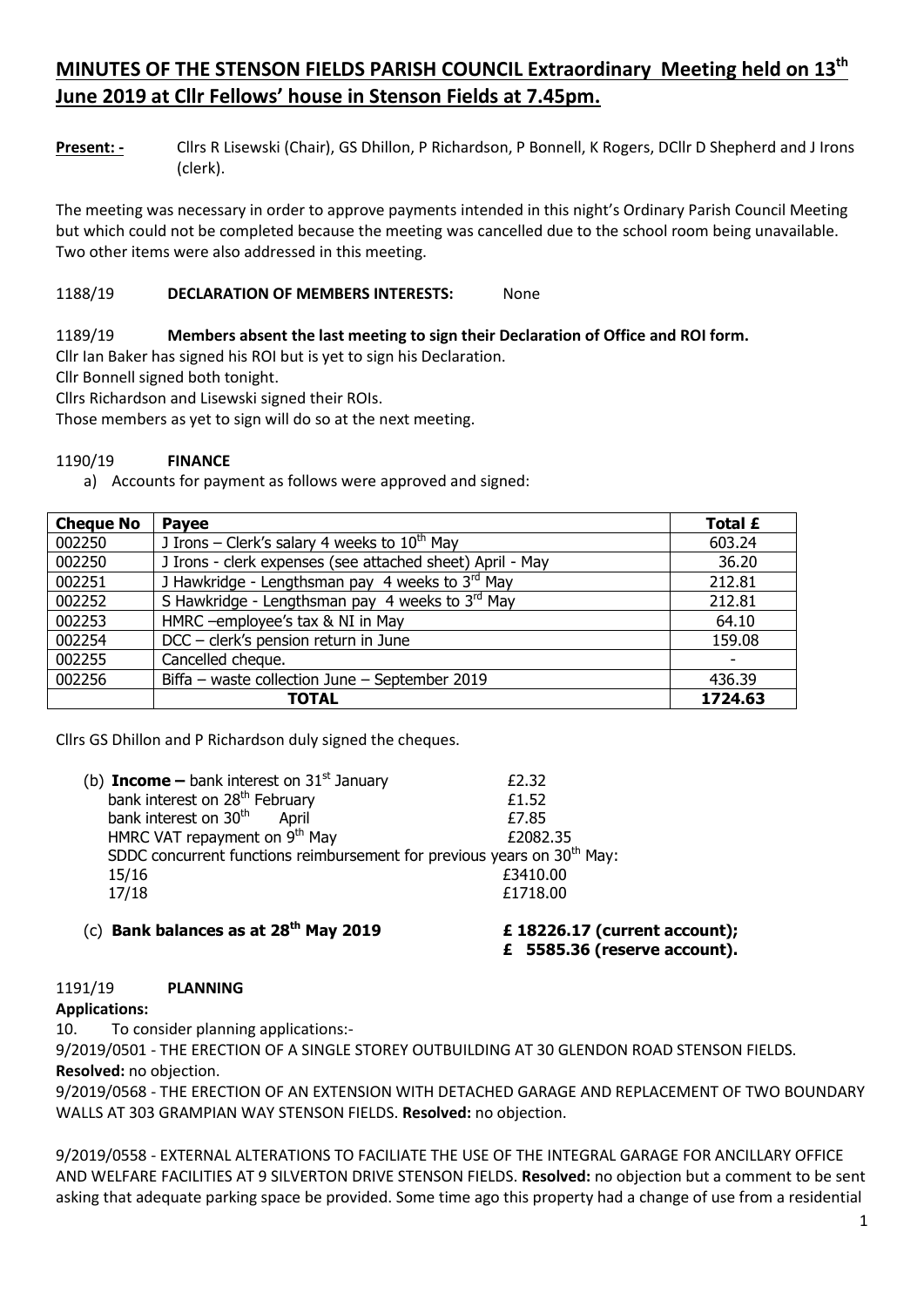property to a children's care home (March 2014, 9/2014/0295). Parking at this property is extremely restricted, and is down a small communal drive. The loss of the use of the garage must be mitigated by having sufficient parking spaces for vehicles, at least two we suggest.

CD9/0319/110 - DEMOLITION OF ASHLEA FARM AND RELATED BUILDINGS OFF DEEP DALE LANE AND THE DEVELOPMENT OF A NEW ALL MOVEMENT JUNCTION ON THE A50 AND CONNECTING LINK ROAD TO INFINITY PARK WAY, WITH ASSOCIATED WORKS INCLUDING: STREET LIGHTING COLUMNS, FOOTWAYS/CYCLEWAYS, CONSTRUCTION OF EARTH MOUNDS, FLOOD COMPENSATION AREAS, ACOUSTIC FENCING AND LANDSCAPING. **Resolved:** objection on the following grounds:

Deepdale Lane - The Traffic Assessment does not consider the volume of traffic on the surrounding roads i.e. Stenson Road during construction. We therefore object and request a review is carried out as to the traffic flow during construction given the delays regarding the A52 improvements lasting approximately 2 years and the current chaos with the closure of both slip roads into Pride Park.

This Council continues to seek provision of a footbridge over the railway bridge on Stenson Road thereby returning it to duel traffic flow; and pedestrian lights to be placed near to the bus stop on Stenson Road/Pilgrims Way in order to provide a safe crossing for the residents of Newton Village.

Also the current discussions over the closure of Arleston Lane would encourage more traffic as drivers will then take either Stenson Road or Infinity Way to gain access to the A50.

# **Decisions:**

9/2018/1286 **-** THE ERECTION OF EXTENSIONS AND GARAGE CONVERSION AT 66 PILGRIMS WAY STENSON FIELDS; Householder Permission Granted**.** 

9/2019/ 0360 - THE ERECTION OF AN SINGLE STOREY REAR EXTENSION AT 19 GLENMORE DRIVE STENSON FIELDS. Householder Permission Granted**.**

9/2019/0225 - CERTIFICATE OF LAWFULNESS FOR PROPOSED CHANGE OF USE FROM USE CLASS C3(A) (DWELLINGHOUSE - SINGLE PERSON OR FAMILY) TO USE CLASS C3(B) (DWELLINGHOUSE - UP TO 6 PEOPLE LIVING TOGETHER AS A SINGLE HOUSEHOLD AND RECEIVING CARE) AT 164 WRAGLEY WAY STENSON FIELDS. Lawful Development Certificate Granted

9/2019/0375 - THE CONVERSION OF THE GARAGE INTO LIVING ACCOMMODATION AT 4 ROWAN CLOSE STENSON FIELDS. Householder Permission Granted

# 1192/19 **DCllr Dave Shepherd's Report.**

DCllr Shepherd kindly sent a copy to the clerk prior to the meeting which reads as follows:

# Report to Stenson Fields Parish Council, Thursday 13<sup>th</sup> June 2019

# **South Derbyshire District Council**

Tree matters

- Fox Close. Residents complaining about a line of conifers making their property dark. The matter has been raised before by Stenson Ward councillors but were advised that it is a civil matter between the neighbours. Investigate again from the aspect of High Hedge legislation.
- Witton Court. Several trees removed because of proximity to various properties, one tree left was a cause of concern for a resident. Matter raised with SDDC who decided not to take action.
- Request for a tree to be planted to replace some trees felled still being dealt with.

Balancing Pond

 A report regarding the adoption of the balancing pond by SDDC was requested. Awaiting a response. Infinity Garden Village

- Complaint to the Local Government Ombudsman dismissed due to the complainant being a serving councillor. The complaint regarding working away from the constitution, the lack of openness in contravention of the Annual Audit Letter and the length of time to answer the complaint.
- Next IGV meeting will be held on  $19<sup>th</sup>$  June.

# **New Estate**

 Residents concerned about the poor state of the play area and open spaces. Matter raised with the developers. Awaiting a response.